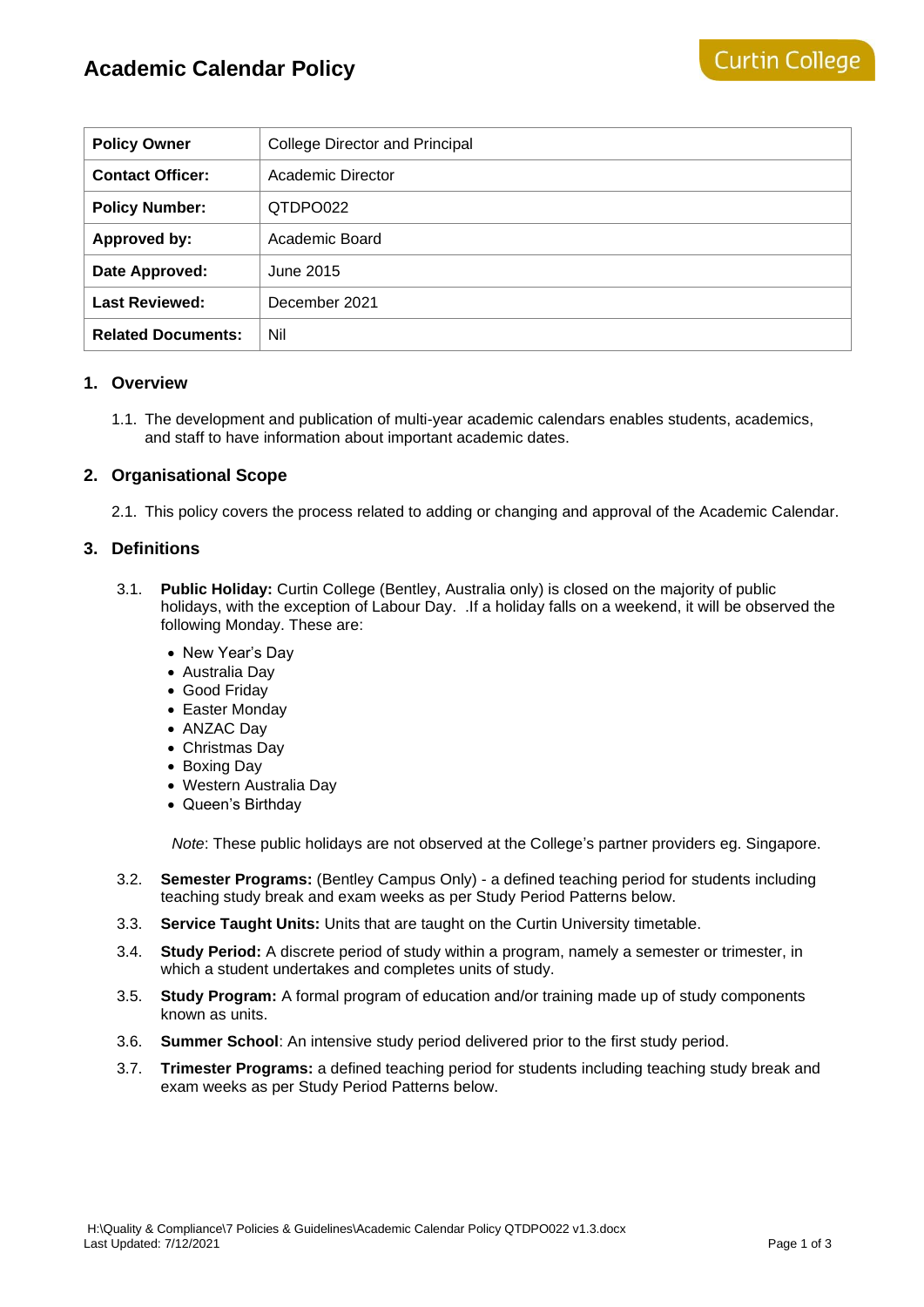# **4. Policy Principles**

- 4.1. The Curtin College Academic Calendar comprises all study periods utilised at Curtin College.
- 4.2. The College operates on a trimester and semester system with the academic year divided into 6 study periods (3 trimesters and 2 semesters, and a summer school). Summer School programs are run, as required.
- 4.3. Dates for the Academic Calendar are approved by the relevant entities (refer to Section 7).

#### **5. Policy Content**

- 5.1. Each study period consists of the following:
- 5.2. The structure of a Trimester is as follows:
	- Orientation will be held in the week immediately preceding the start of classes.
	- Twelve teaching weeks.
	- Some of the trimesters may have tuition free weeks; and
	- A one-week examination period.
- 5.3. The structure of a Semester is as follows:
	- Orientation will be held in the week immediately preceding the start of classes.
	- Twelve teaching weeks.
	- Semesters will include tuition free week/s;
	- A study week immediately prior to the commencement of the Examination period; and
	- A one-week Examinations period.
- 5.4. The structure of Summer School Programs is as follows:
	- Orientation occurs on the first day of Summer School.
	- Six teaching weeks.
	- A one-week Examination period.

#### **6. Study Period Patterns**

The following table sets out the pattern of study period enrolment for the majority of students by location.

| Campus               | <b>Study Period</b>                                                                                                                                                      |
|----------------------|--------------------------------------------------------------------------------------------------------------------------------------------------------------------------|
| <b>Bentley</b>       | Semester 1 – February/March to June<br>Semester 2 - July to November<br>Trimester 1 – March to June<br>Trimester 2 – July to October<br>Trimester 3 – October to January |
| <b>Singapore</b>     | Trimester 1A – March to June<br>Trimester 2A - July to October<br>Trimester 3A - November to February                                                                    |
| <b>Summer School</b> | Study period - January to February                                                                                                                                       |

#### **7. Approval of Study Period Dates**

- 7.1. Trimester study periods and Summer School dates for Curtin College will be approved by Academic Board on a two-year basis. The Academic Director will recommend the dates to the Curtin College Leadership Team for endorsement prior to referral to Academic Board for approval.
- 7.2. Partner Providers' Academic Calendar for any Curtin College awards is to be in accordance with the approved Partner Provider agreement.